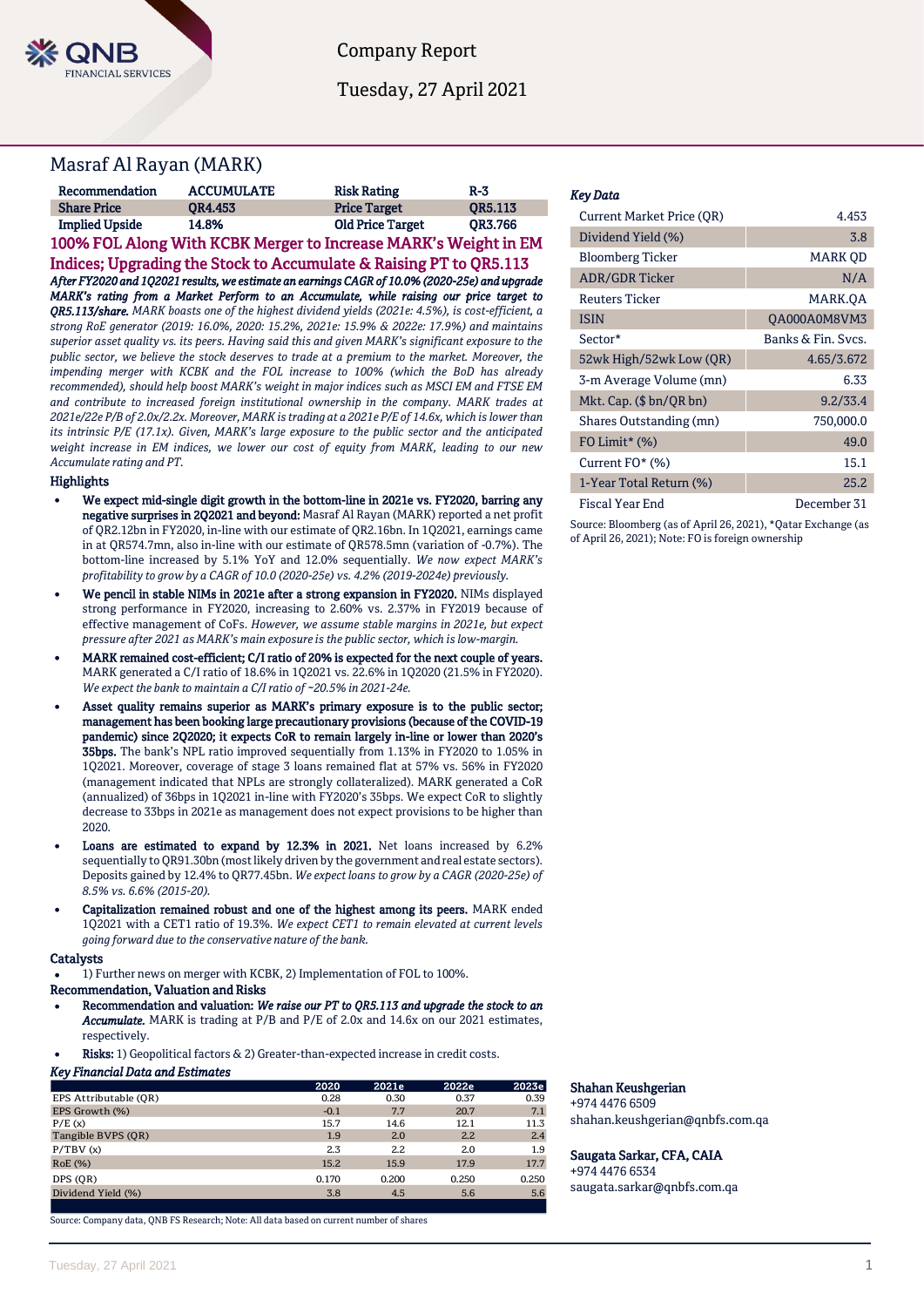# **Detailed Financial Statements**

| Income Statement (In QR mn)                 | 2018  | 2019  | 2020  | 2021e | 2022e | 2023e |
|---------------------------------------------|-------|-------|-------|-------|-------|-------|
| Net Interest Income                         | 2,268 | 2,300 | 2,773 | 3,024 | 3,298 | 3,545 |
| <b>Fees &amp; Commissions</b>               | 315   | 388   | 261   | 292   | 330   | 365   |
| <b>FX</b> Income                            | 152   | 162   | 158   | 162   | 173   | 184   |
| Other Income                                | 53    | 42    | 37    | 32    | 34    | 35    |
| Non-Interest Income                         | 521   | 593   | 456   | 486   | 537   | 584   |
| <b>Total Revenue</b>                        | 2,788 | 2,892 | 3,229 | 3,510 | 3,835 | 4,129 |
| <b>Operating Expenses</b>                   | (668) | (659) | (694) | (715) | (766) | (847) |
| <b>Net Operating Income</b>                 | 2,120 | 2,234 | 2,535 | 2,795 | 3,069 | 3,282 |
| Net Provisions & Impairments                | 22    | (45)  | (352) | (440) | (229) | (242) |
| Net Profit Before Taxes & Minority Interest | 2,142 | 2,189 | 2,183 | 2,355 | 2,839 | 3,040 |
| Tax                                         | (2)   | (1)   | (2)   | (3)   | (3)   | (4)   |
| Net Profit Before Minority Interest         | 2,140 | 2,188 | 2,181 | 2,352 | 2,836 | 3,036 |
| Minority Interest                           | (9)   | (10)  | (5)   | (9)   | (10)  | (11)  |
| Net Profit (Reported/Headline)              | 2,130 | 2,178 | 2,175 | 2,342 | 2,826 | 3,025 |
| Social & Sports Contribution Fund           | (53)  | (54)  | (54)  | (59)  | (71)  | (76)  |
| Net Profit (Attributable)                   | 2,077 | 2,124 | 2,121 | 2,284 | 2,755 | 2,950 |

Source: Company data, QNB FS Research

| Balance Sheet (In QR mn)                 | 2018   | 2019    | 2020    | 2021e   | 2022e   | 2023e   |
|------------------------------------------|--------|---------|---------|---------|---------|---------|
| <b>Assets</b>                            |        |         |         |         |         |         |
| Cash & Balances with Central Bank        | 3,027  | 3,123   | 7,071   | 6,872   | 6,659   | 5,394   |
| Interbank Loans                          | 1,513  | 6,035   | 6,308   | 5,792   | 6,525   | 6,981   |
| Net Investments                          | 19,222 | 21,379  | 20,586  | 21,422  | 23,550  | 25,430  |
| Net Loans                                | 72,515 | 74,837  | 85,983  | 96,532  | 106,969 | 116,343 |
| Investment In Associates                 | 526    | 527     | 534     | 542     | 550     | 560     |
| Other Assets                             | 302    | 267     | 362     | 290     | 321     | 349     |
| Net PP&E                                 | 189    | 228     | 271     | 295     | 322     | 326     |
| <b>Total Assets</b>                      | 97.294 | 106,397 | 121,115 | 131.745 | 144,896 | 155,383 |
| Liabilities                              |        |         |         |         |         |         |
| <b>Interbank Deposits</b>                | 16,546 | 19,367  | 27,979  | 28,866  | 32,582  | 34,650  |
| <b>Customer Deposits</b>                 | 61,569 | 65,613  | 68,918  | 76,361  | 83,234  | 89,892  |
| <b>Other Liabilities</b>                 | 5,706  | 7,285   | 9,626   | 10,908  | 12,205  | 12,879  |
| <b>Total Liabilities</b>                 | 83,820 | 92,265  | 106,523 | 116,135 | 128,020 | 137,422 |
| <b>Minority Interest</b>                 | 196    | 213     | 227     | 236     | 246     | 257     |
| <b>Total Shareholders' Equity</b>        | 13,277 | 13,919  | 14,365  | 15,374  | 16,630  | 17,704  |
| Total Liabilities & Shareholders' Equity | 97,294 | 106,397 | 121,115 | 131,745 | 144,896 | 155,383 |

Source: Company data, QNB FS Research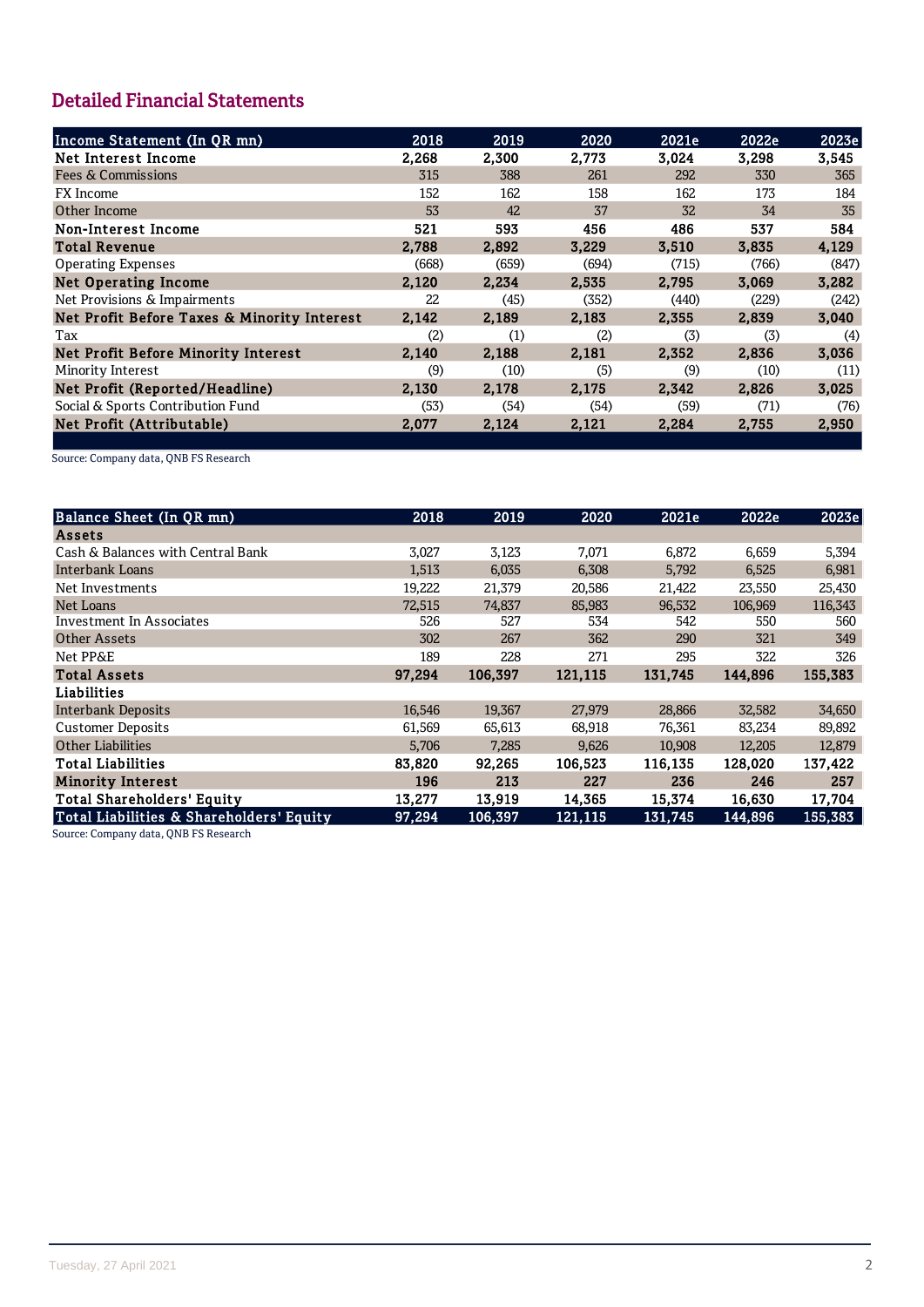| Ratios/KPIs                            | 2018   | 2019   | 2020    | 2021e | 2022e | 2023e |
|----------------------------------------|--------|--------|---------|-------|-------|-------|
| Profitability (%)                      |        |        |         |       |       |       |
| RoE                                    | 15.7   | 16.0   | 15.2    | 15.9  | 17.9  | 17.7  |
| RoAA                                   | 2.1    | 2.1    | 1.9     | 1.8   | 2.0   | 2.0   |
| <b>RoRWA</b>                           | 3.3    | 3.4    | 3.3     | 3.3   | 3.7   | 3.6   |
| NIM (% of IEAs)                        | 2.39   | 2.37   | 2.60    | 2.57  | 2.54  | 2.50  |
| NIM (% of RWAs)                        | 3.61   | 3.65   | 4.27    | 4.33  | 4.38  | 4.33  |
| NIM (% of AAs)                         | 2.27   | 2.26   | 2.44    | 2.39  | 2.38  | 2.36  |
| Spread                                 | 1.9    | 1.8    | 2.3     | 2.3   | 2.3   | 2.2   |
| Efficiency (%)                         |        |        |         |       |       |       |
| Cost-to-Income (Headline)              | 24.0   | 22.8   | 21.5    | 20.4  | 20.0  | 20.5  |
| Cost-to-Income (Core)                  | 24.4   | 23.1   | 21.7    | 20.5  | 20.1  | 20.7  |
| Liquidity (%)                          |        |        |         |       |       |       |
| <b>LDR</b>                             | 117.8  | 114.1  | 124.8   | 126.4 | 128.5 | 129.4 |
| Loans/Assets                           | 74.5   | 70.3   | 71.0    | 73.3  | 73.8  | 74.9  |
| Cash & Interbank Loans-to-Total Assets | 4.7    | 8.6    | 11.0    | 9.6   | 9.1   | 8.0   |
| Deposits to Assets                     | 63.3   | 61.7   | 56.9    | 58.0  | 57.4  | 57.9  |
| Wholesale Funding to Loans             | 28.0   | 33.0   | 41.0    | 38.6  | 39.9  | 38.9  |
| <b>IEAs to IBLs</b>                    | 124.2  | 122.2  | 117.3   | 117.9 | 115.9 | 117.3 |
| Asset Quality (%)                      |        |        |         |       |       |       |
| <b>NPL Ratio</b>                       | 0.83   | 1.01   | 1.13    | 1.00  | 1.07  | 1.32  |
| NPL to Shareholders' Equity            | 4.59   | 5.45   | 6.82    | 6.36  | 6.98  | 8.79  |
| NPL to Tier 1 Capital                  | 5.10   | 6.20   | 7.37    | 7.10  | 8.02  | 10.39 |
| Coverage Ratio                         | 92.6   | 84.0   | 93.8    | 126.5 | 124.2 | 101.7 |
| ALL/Average Loans                      | 0.7    | 0.8    | 1.1     | 1.3   | 1.3   | 1.3   |
| Cost of Risk                           | N/M    | 0.07   | 0.35    | 0.33  | 0.19  | 0.12  |
| Capitalization (%)                     |        |        |         |       |       |       |
| Tier 1 Ratio                           | 18.7   | 19.7   | 19.6    | 19.1  | 18.5  | 17.5  |
| CAR                                    | 19.2   | 20.3   | 20.3    | 19.9  | 19.3  | 18.3  |
| Tier 1 Capital to Assets               | 12.3   | 11.5   | 11.0    | 10.4  | 10.0  | 9.6   |
| Tier 1 Capital to Loans                | 16.5   | 16.4   | 15.5    | 14.3  | 13.5  | 12.9  |
| Tier 1 Capital to Deposits             | 19.4   | 18.7   | 19.3    | 18.0  | 17.4  | 16.7  |
| Leverage (x)                           | 7.3    | 7.6    | 8.4     | 8.6   | 8.7   | 8.8   |
| Growth (%)                             |        |        |         |       |       |       |
| Net Interest Income                    | 0.2    | 1.4    | 20.6    | 9.0   | 9.1   | 7.5   |
| Non-Interest Income                    | 10.1   | 13.9   | $-23.1$ | 6.5   | 10.4  | 8.9   |
| <b>Opex</b>                            | 15.8   | $-1.5$ | 5.4     | 3.0   | 7.1   | 10.6  |
| Net Operating Income                   | $-1.8$ | 5.4    | 13.5    | 10.3  | 9.8   | 6.9   |
| Net Income                             | 5.0    | 2.3    | $-0.1$  | 7.7   | 20.7  | 7.1   |
| Loans                                  | 0.6    | 3.2    | 14.9    | 12.3  | 10.8  | 8.8   |
| Deposits                               | $-1.5$ | 6.6    | 5.0     | 10.8  | 9.0   | 8.0   |
| Assets                                 | $-5.5$ | 9.4    | 13.8    | 8.8   | 10.0  | 7.2   |
| <b>RWAs</b>                            | 3.5    | $-2.8$ | 9.0     | 6.4   | 8.8   | 9.0   |

Source: Company data, QNB FS Research